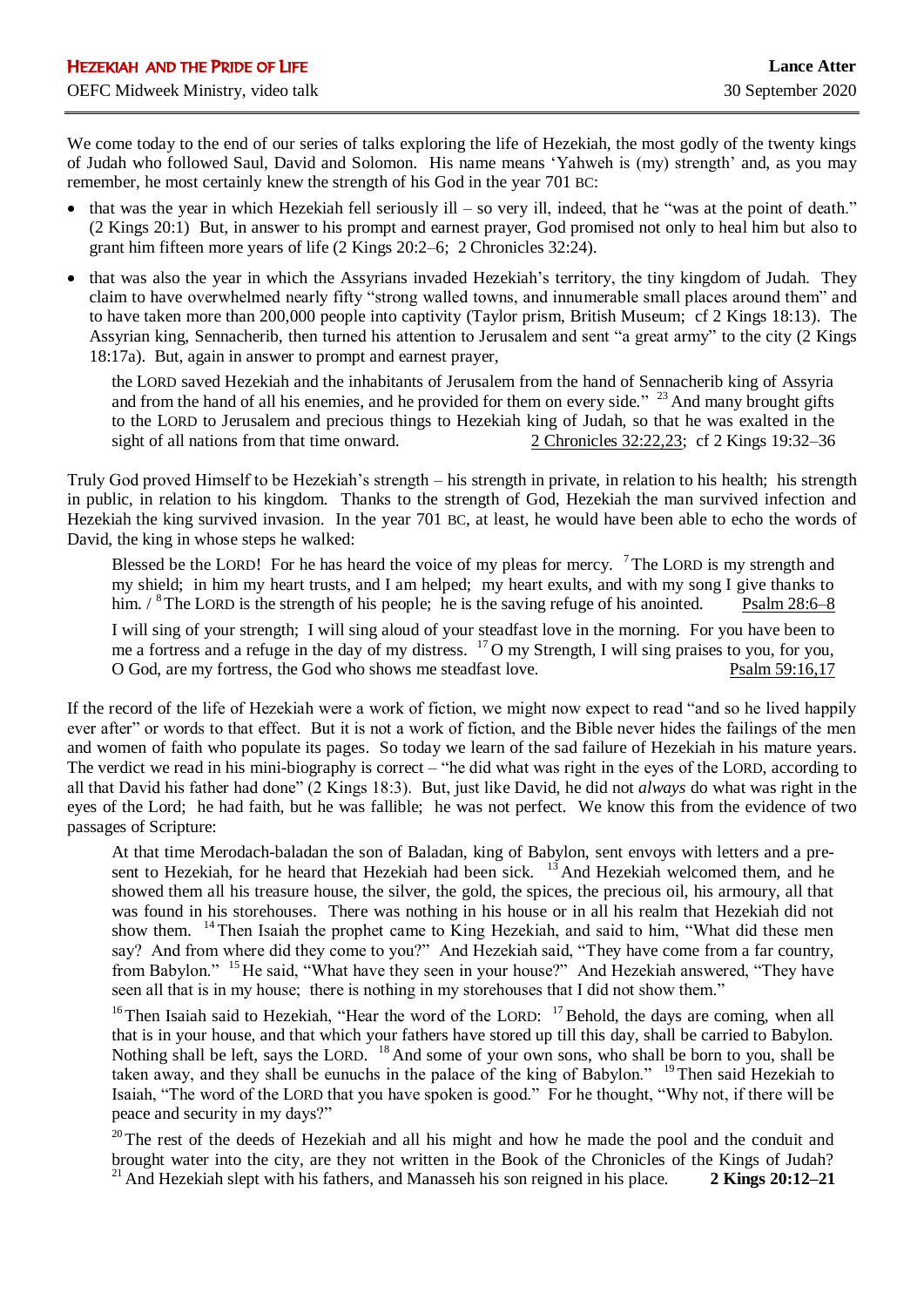In those days Hezekiah became sick and was at the point of death, and he prayed to the LORD, and he answered him and gave him a sign. <sup>25</sup> But Hezekiah did not make return according to the benefit done to him, for his heart was proud. Therefore wrath came upon him and Judah and Jerusalem. <sup>26</sup> But Hezekiah humbled himself for the pride of his heart, both he and the inhabitants of Jerusalem, so that the wrath of the LORD did not come upon them in the days of Hezekiah.

 $^{27}$  And Hezekiah had very great riches and honour, and he made for himself treasuries for silver, for gold, for precious stones, for spices, for shields, and for all kinds of costly vessels;  $28$  storehouses also for the yield of grain, wine, and oil; and stalls for all kinds of cattle, and sheepfolds. <sup>29</sup> He likewise provided cities for himself, and flocks and herds in abundance, for God had given him very great possessions. <sup>30</sup>This same Hezekiah closed the upper outlet of the waters of Gihon and directed them down to the west side of the city of David. And Hezekiah prospered in all his works. <sup>31</sup> And so in the matter of the envoys of the princes of Babylon, who had been sent to him to enquire about the sign that had been done in the land, God left him to himself, in order to test him and to know all that was in his heart.

 $32$  Now the rest of the acts of Hezekiah and his good deeds, behold, they are written in the vision of Isaiah the prophet the son of Amoz, in the Book of the Kings of Judah and Israel. <sup>33</sup> And Hezekiah slept with his fathers, and they buried him in the upper part of the tombs of the sons of David, and all Judah and the inhabitants of Jerusalem did him honour at his death. And Manasseh his son reigned in his place.

**2 Chronicles 32:24–33**

# the problem of pride

Remarkable things had happened in Jerusalem. Hezekiah, the ailing king of Judah, recovered dramatically from a near-fatal illness; Sennacherib, the aggressive king of Assyria, returned suddenly to Nineveh. News spread quickly, and soon Hezekiah was welcoming envoys from the king of Babylon – that large and ambitious kingdom, already challenging the Assyrians, that would eventually become the dominant world power.

The envoys followed normal diplomatic procedure and carried "letters and a present" (2 Kings 20:12a). The pretext of their visit was that Merodach-baladan had "heard that Hezekiah had been sick" (12b), but the letters would have comprised much more than 'get well soon' messages:

- according to 2 Chronicles 32:31a, the envoys had been sent from Babylon "to inquire about the sign that had been done in the land" – that is, the miraculous sign of the sun's shadow moving back ten steps (2 Kings 20:8–11). The Babylonians were interested in this, suggests Matthew Henry, because "The sun was their god; they came to enquire concerning the favour he had shown to Hezekiah, that they might honour him whom their god honoured";
- "According to Josephus (*Ant* x.2.2) the purpose of the visit was to secure Hezekiah as an ally in an anti-Assyrian coalition, but this is not stressed here…." (Prof. Wiseman)

Hezekiah would have known the mix of motives that there was for the envoys' visit, and that his kingdom was tiny by comparison with those of Assyria and Babylon. But he "welcomed them, and he showed them all his treasure house, the silver, the gold, the spices, the precious oil, his armoury, all that was found in his storehouses. There was nothing in his house or in all his realm that Hezekiah did not show them." (2 Kings 20:13)

From Hezekiah's point of view, it was all very flattering: a remarkable recovery from illness; a remarkable sign from God; a remarkable delivery from Assyria; a remarkable overture from Babylon; a remarkable accumulation of wealth. How wonderful that *he*, at the age of only 39 or 40, should have experienced all of this!

Now, of course, all of these things – and Hezekiah's personal righteousness, religious reforms, engineering feats and much more – were a tribute to God. It was God who had protected him, provoked him and prospered him; it was God who had helped him and healed him; it was God to whom he should have given all the credit. "But," we read, "Hezekiah did not make return according to the benefit done to him, for his heart was proud." (2 Chronicles 32:25)

The Bible makes it clear that pride is a mark of unbelief, so is the very antithesis of faith: "In the pride of his face the wicked does not seek him; all his thoughts are, 'There is no God.'" (Psalm 10:4) It is little wonder, therefore, that God hates pride and will bring His judgement to bear on those who are proud: "The haughty looks of man shall be brought low, and the lofty pride of men shall be humbled, and the LORD alone will be exalted in that day. <sup>12</sup> For the LORD of hosts has a day against all that is proud and lofty, against all that is lifted up – and it shall be brought low." (Isaiah 2:11,12) There you see the issue in a nutshell: that pride lifts up what *man* has done rather than what *God* has done; it puts man rather than God at the centre of things; it celebrates human plans rather than God's purposes; it magnifies human achievements and progress and says little or nothing about God's enabling and power. So pride is a sin (see Proverbs 21:4).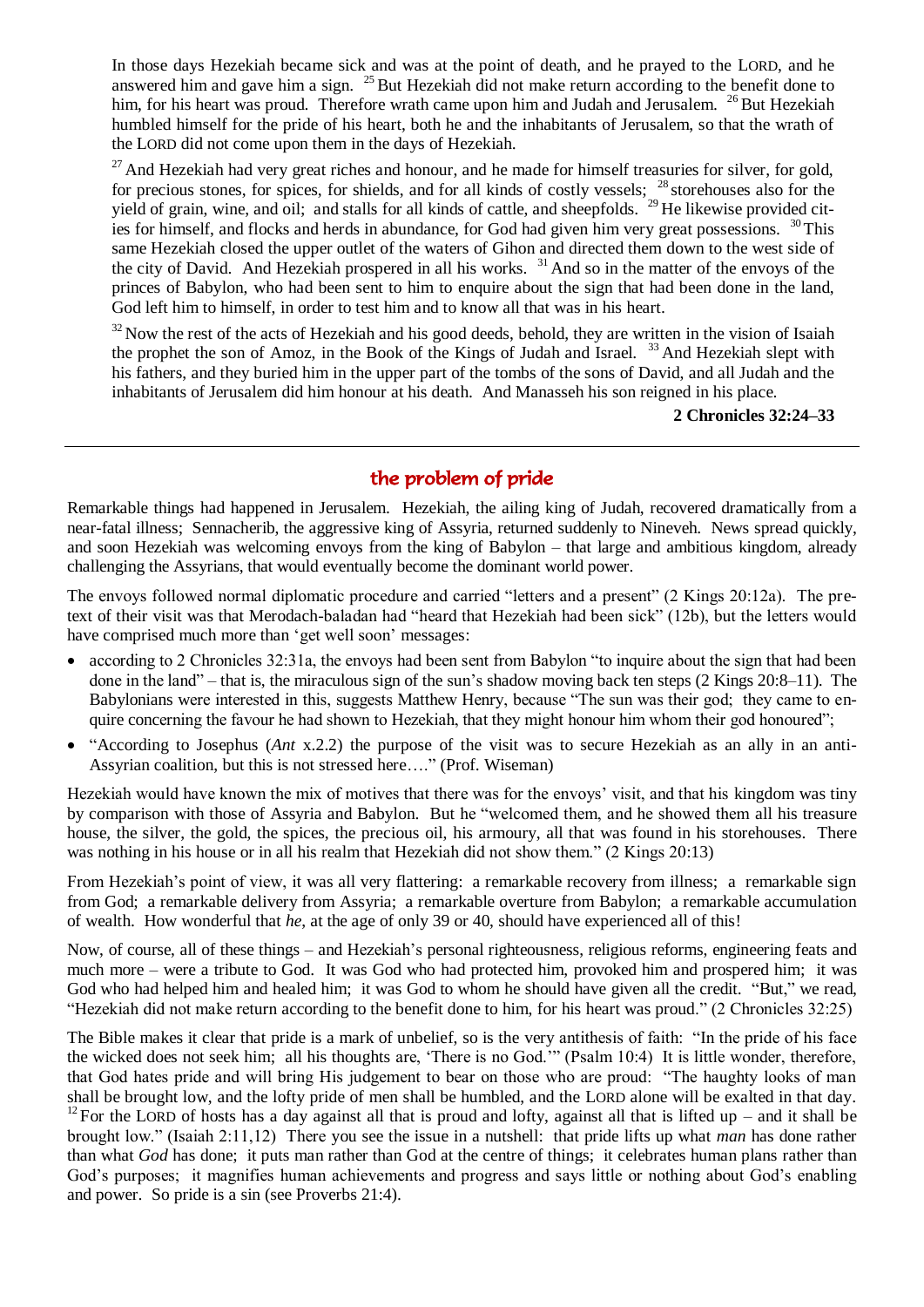It is the voice of pride that says, amongst other things, *I did this!* That is exactly what Nebuchadnezzar said when looking out from the roof of his palace: "Is not this great Babylon, which I have built by my mighty power as a royal residence and for the glory of my majesty?" (Daniel 4:28–30) We know that Nebuchadnezzar was a godless man until he was brought low, because of his pride, by the One he later called "the Most High God" (Daniel 4:1–3). But the example of Hezekiah is a salutary reminder that *even those of us who have spent years in a life of faith can succumb to the sin of pride*. In fact, pride often raises its ugly head more obviously when we are older and are tempted to say, "Look at me! I did this! Look at the qualifications I have earned; look at the work I have accomplished; look at the position I have achieved; look at the title I have been given; look at the salary or pension I have secured; look at the possessions I own; look at the respect I have earned!"

How keen we are, like Hezekiah was with the envoys, to boast, to brag. to try so hard to impress! How we need to beware of this, for the great danger is that we shall start to take credit – and then believe that we *deserve* the credit – for what God has done. Truthfully, what is there that you are or that you have that is not a direct result of His power and provision? As one modern commentator notes, "The special evil of pride is that it opposes the first principle of wisdom (the fear of the Lord), and the two great commandments. The proud man is therefore at odds with himself ([Proverbs] 8:36), his neighbour (13:10) and the Lord (16:5)."<sup>†</sup> In relation to pride, therefore, you need constantly to be on your guard. As Solomon noted, "Pride goes before destruction, and a haughty spirit before a fall. <sup>19</sup> It is better to be of a lowly spirit with the poor that to divide the spoil with the proud." (Proverbs 16:18,19) In the Magnificat, Mary noted that God "has scattered those who are proud in their inmost thoughts" (Luke 1;51, NIV). "What Mary is saying is that in the course of history God's mighty power has repeatedly punished these arrogant people. He has dispersed them, dethroned them, deprived them of their riches, and driven them away empty." (Hendriksen) And that He will do to you if you persist in your pride and do not recognise Him. Beware!

† Kidner, Derek (1964, repr.1978; *Proverbs, an Introduction and Commentary*; Leicester, IVP p.120

## the humility of Hezekiah

What then, are we to do when we are convicted by God of pride, and the Holy Spirit reveals to us that we make too much of ourselves, pay too little attention to other people and make too little of God? *If pride is the evil we are to avoid, then humility is the antidote we are to adopt.* Three hundred years ago, the Scottish theologian Thomas Boston noted that "Humility is part of the image of God; pride is the masterpiece of the image of the devil." In saying this, he was reflecting the clear teaching of Scripture.

#### God requires humility

God told Isaiah, who was contemporary with Hezekiah, that He would not be fooled by religious hypocrisy but looked for the one "who is humble and contrite in spirit and trembles at my word." (Isaiah 66:2) The message was given even more clearly to another contemporary, the prophet Micah: "He has told you, O man, what is good; and what does the LORD require of you but to do justice, and to love kindness, and to walk humbly with your God?" (Micah 6:8) It was later a sign of the spiritual declension of His people that God said, "They have not humbled themselves ... nor have they feared, nor walked in my laws and my statutes" (Jeremiah 44:10).

#### • Christ demonstrates humility

Writing his wonderful hymn of praise to Christ, and lifting Him up as our great example, Paul noted that

"Christ Jesus, <sup>6</sup> who, though he was in the form of God, did not count equality with God a thing to be grasped, <sup>7</sup> but emptied himself, by taking the form of a servant, being born in the likeness of men. <sup>8</sup> And being found in human form, he [Jesus] humbled himself by becoming obedient to the point of death, even death on a cross. <sup>9</sup>Therefore God has highly exalted him…

Do you want to know what humility looks like and how it is manifested in a human life? Then look at Jesus, who is "the founder and perfecter of our faith, who for the joy that was set before him endured the cross, despising the shame" (Hebrew 12:2,3). Look at Him, "humble and mounted on a donkey" (Zechariah 9:9); look at Him as He dealt with His family, as He dealt with the crowds and their many needs, as He dealt with His opponents; look at Him as He dealt with His disciples – and even washed their feet (John 13:1–17); look at Him as He dealt with your sin and mine on the cross. Look at Him because *the spirit of humility is the spirit of Christ*.

### Scripture teaches humility

Jesus said, "unless you turn and become like children, you will never enter the kingdom of heaven. Whoever humbles himself like this child is the greatest in the kingdom of heaven." (Matthew 18:3,4) Jesus said, "everyone who exalts himself will be humbled, and he who humbles himself will be exalted." (Luke 14:11, 18:14) The apostle Paul urged the Christians in Ephesus "to walk in a manner worthy of the calling to which you have been called, with all humility and gentleness, with patience, bearing with one another in love..." (Ephesians 4:1–3) Or listen to the apostle Peter: "Clothe yourselves, all of you, with humility towards one another, for "God opposes the proud but gives grace to the humble." Humble yourselves, therefore, under the mighty hand of God so that at the proper time he may exalt you, casting all your anxieties on him, because he cares for you." (1 Peter 5:5b–7)